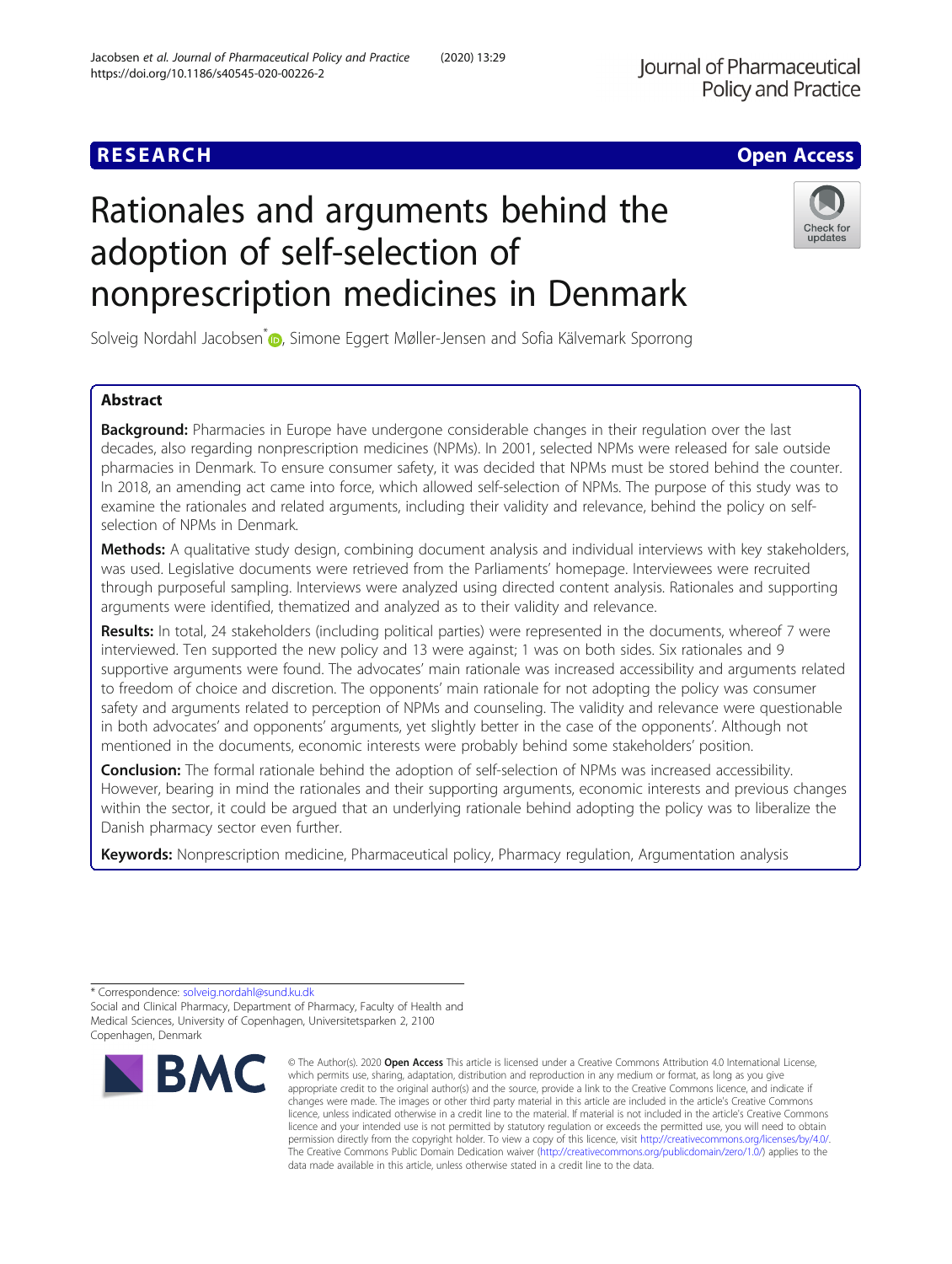## Background

Pharmacies in Europe have undergone considerable changes in their regulation over the last two decades. Today, many European pharmacy sectors have been liberalized, among them the Norwegian and Swedish sectors [[1,](#page-10-0) [2](#page-10-0)]. A study from 2015, found that as opposed to a decade before, in 16 out of 19 European countries, pharmacy ownership was no longer restricted to pharmacists; Denmark was one of only three countries, where it still was [[2\]](#page-10-0).

Besides ownership, the European pharmacy sectors vary, among other things, in their regulation of nonprescription medicines (NPMs). In the United Kingdom, some NPMs (General Sales List medicines) have been approved for non-pharmacy sales since the 1960's [\[3](#page-10-0)]. In Sweden, non-pharmacy sales including self-selection, i.e. that customers can grab the product from the shelf for themselves, of NPMs have been allowed since 2009 [\[4](#page-10-0), [5\]](#page-10-0). In Norway, non-pharmacy sales of NPMs were introduced in 2003, and self-selection from 2011  $[6, 7]$  $[6, 7]$  $[6, 7]$  $[6, 7]$ .

In Denmark, the area of NPMs has been regulated numerous times throughout the last two decades [\[8](#page-10-0)]. As a consequence of political pressure from the right-wing to liberalize the pharmacy sector, and in general eliminate monopolies, selected NPMs were released for nonpharmacy sale in 2001 [[9,](#page-10-0) [10\]](#page-10-0). However, all NPMs had to be stored inaccessible to customers, such as behind a counter, independent of sales place. On 1 January 2018, an amending act, proposed by the right-wing government, came into force, making self-selection of NPMs legal. With this adoption, selected NPMs became available for self-selection, allowing them to be sold from shop areas and not only at the counter, both in and outside pharmacies. The amendment did not alter the selection of NPMs in pharmacy or non-pharmacy sale respectively. The rationale given by the Ministry of Health was that giving consumers the possibility to assess which NPM to purchase supported accessibility [[8,](#page-10-0) [11\]](#page-10-0).

## The setting

The Danish pharmacy sector is highly regulated. Consumers should have no more than 15 km to a pharmacy, which is ensured by an equalization system providing subsidies to pharmacies in sparsely populated areas [\[12](#page-10-0)]. Moreover, Danish prices on generic medicines are among the lowest in Europe due to biweekly competitive tendering applying to all pharmacies. In 2018, NPMs made up 11%, approximately 1.4 billion DKK, of the total Danish drug expenditure. Pharmacy only NPMs accounted for 3 % and NPMs approved for nonpharmacy sale 8 % (5 % sold at pharmacies, 3 % sold outside pharmacies) [\[13](#page-11-0)]. Only prescription medicines are reimbursed.

The different steps of the legislative process in Denmark are illustrated in Fig. 1. Bills are proposed by the Government and passed by the Parliament after being read three times in the Chamber. Bills are drafted by the concerned ministry and sent out for public consultation before being read in the Parliament. In this phase, stakeholders have the opportunity to comment on the bill.

In the case of self-selection of NPMs, the complete bill included two separate proposals; one suggesting the

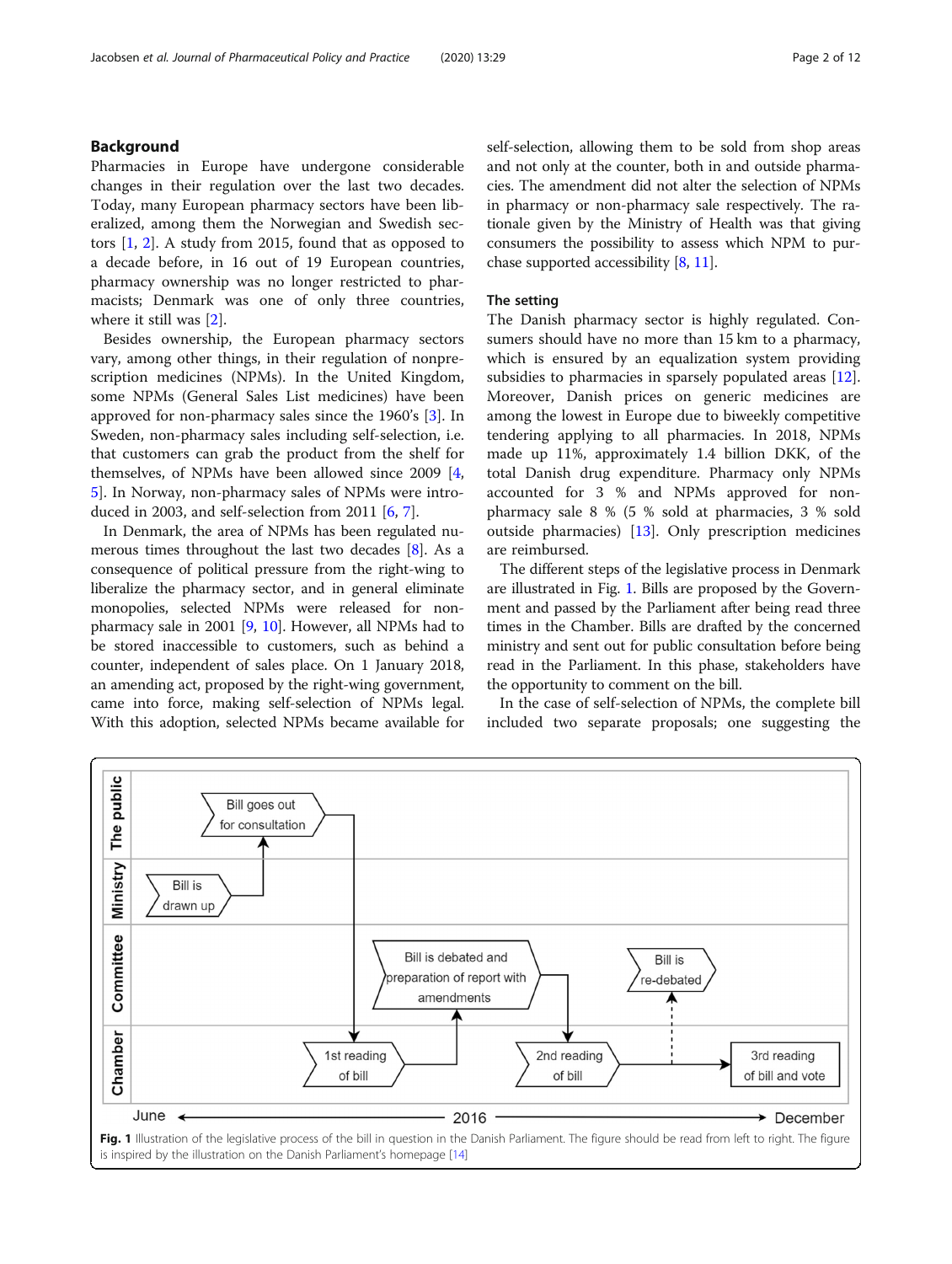adoption of self-selection of NPMs and another suggesting amendment of an existing pharmacy watch service, determining opening hours of the pharmacies. Although separate, the two propositions were put forward in one bill in October 2016 entitled "Better accessibility to medicines by establishment of the pharmacies' watch service and self-selection of nonprescription medicines" [\[8](#page-10-0)]. All stakeholders involved acknowledged the need for the amended watch service, therein supporting the adoption of this part of the bill. The second part about selfselection of NPMs was, however, much debated. Experts within the field did not see the need for the scheme, as only placement of NPMs was amended, raising question to what was behind the proposal.

## Aim

The aim of this study was to examine the rationales and related arguments, including their validity and relevance, behind the policy on self-selection of NPMs in Denmark.

## Methods

Two qualitative data collection methods were combined: Document analysis and individual interviews. The document analysis served the purpose of examining the rationales and arguments presented during the processing of the bill. Individual semi-structured interviews with key stakeholders were carried out to elaborate and complement these findings. In addition, the validity and relevance of the arguments were assessed through argumentation analysis.

## Qualitative document analysis

Documents covering the legislative process of the bill concerning self-selection of NPMs were identified on the Parliament's homepage [[15](#page-11-0)]. Following Bowen, the document analysis was carried out by the first and second author, in three steps: (1) skimming, whereby the researchers roughly sorted out documents not relevant to the research question, (2) thorough reading, in which the researchers examined the documents thoroughly and marked facts, rationales and arguments, but also unsubstantiated statements, (3) analysis, in which the researchers found patterns within the data [\[16](#page-11-0)].

All documents identified were included in the document analysis. Material from expert meetings and formality documents on timetables and agendas were however excluded due to missing documentation (expert meetings) and after skimming the content (timetables/ agendas). Documents included for thorough reading and analysis ( $n = 28$ ) are listed in Additional file [1.](#page-10-0) They reflected statements of all political parties represented in the Danish Parliament, one public authority, and 14 interest organizations. The first and second author carried out the thorough reading separately. For each document a worksheet was filled out in which passages related to the research question were organized. All passages were assigned with a tentative theme based on the content.

In order to provide an overview of a) the rationales and b) the arguments for the rationales, a thematization process took place. In several consensus meetings, the tentative themes were discussed, and rationales, i.e. stakeholders' reasoning behind their position on the scheme, as well as arguments connected to the rationales, were identified. The latter were assigned to the rationales they supported/opposed. It was noted which rationales and arguments that were in support of or in opposition to the proposal.

## Individual semi-structured interviews

The individual interviews were semi-structured, meaning that they had a number of themes to be covered, but the order and ranking of the questions depended on the interviewee's answers [\[17\]](#page-11-0). Except for the interview guide for the Ministry of Health, which was focused on the process (not presented here), all interview guides comprised five overall topics: 1) accessibility to medicines, 2) the scheme after implementation, 3) the legislative process, 4) rationales and arguments and 5) interests. All topics in the interview guide originated from the document analysis but were tailored for each interviewee depending on the specific stakeholder's response in the public consultation phase. Questions were mostly openended. The structure of the interviews enabled new questions to emerge continuously and the possibility for asking clarifying questions. The interview guides were adjusted in an inductive manner, using the concept of learning from interview to interview [[17\]](#page-11-0).

The recruitment strategy was purposeful sampling [[18\]](#page-11-0). Stakeholders were identified from the document analysis. Stakeholders were included if their attitude towards the topic was either unexpected or strong, or if another stakeholder mentioned them as important. In addition, an attempt was made to obtain an equal number of opponents and advocates. Individuals representing the selected organizations were contacted by email. The emailed individual was provided with the opportunity to pass the email on to another more appropriate person within the organization. Based on the above criteria, nine stakeholders were contacted. Of these, seven agreed to participate: The Ministry of Health and six interest organizations.

The interviews were carried out in April and May 2018 by the first and second author. The interviews were audio-recorded and transcribed verbatim, and lasted on average 43 min (range 21 min - 56 min). All interviews were held at the work place of the interviewee. The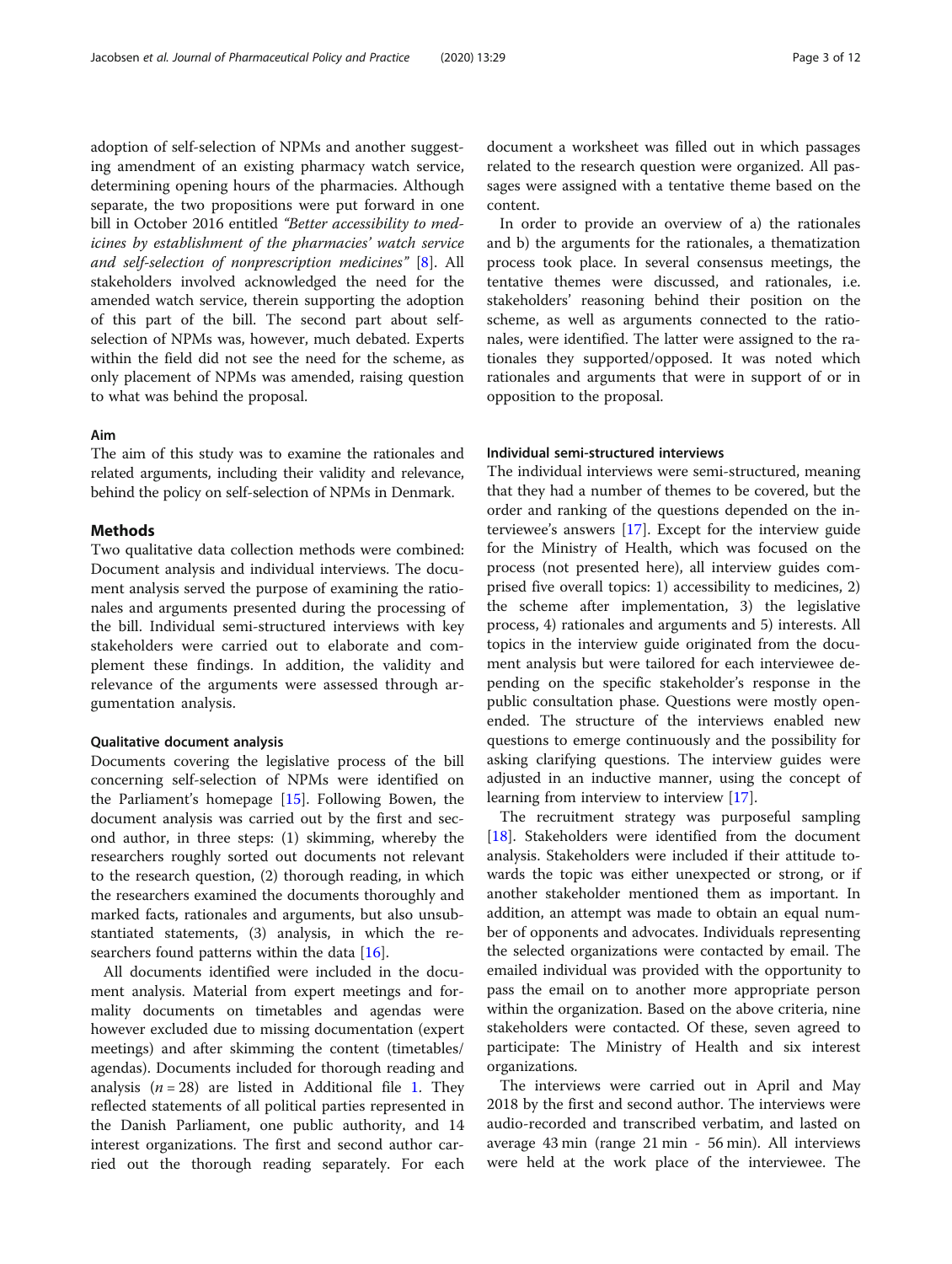participants were offered to view their own interview transcript. No changes were made.

Interview data was analyzed using directed (deductive) content analysis. Predefined themes emanated from the document analysis [[19](#page-11-0)]. Relevant passages that did not fit into a predefined theme, were organized in new themes (inductively). The analysis was initially conducted by the first and second author separately, then discussed and finalized in consensus meetings with all authors.

Quotations from the interviews are referred to by the abbreviations of the stakeholders listed in Table 1.

## Argumentation analysis

To assess the validity and relevance of the arguments put forward, an argumentation analysis was carried out by the first and second author subsequent to the document and interview analyses. As described by Björnsson et al., for an argument to have high probative force it requires both validity and relevance [\[20\]](#page-11-0). The validity and relevance of the arguments were assessed according to the rationales they supported. An argument was assessed as valid if its conclusion appeared true (e.g. in relation to research) and trustworthy. An argument had relevance if it was relevant for the rationale it was supposed to support [[20](#page-11-0)].

## Results

In total, 9 political parties, one public authority and 14 interest organizations argued for or against the new policy (see Table 1).

**Table 1** Overview of stakeholders, whether they were interviewed and their position on the bill

| Stakeholders                                                                                   | Interviewed     | Supporting                | Opposing              |
|------------------------------------------------------------------------------------------------|-----------------|---------------------------|-----------------------|
| <b>Political parties</b>                                                                       |                 |                           |                       |
| Liberal Alliance (LA) <sup>a</sup>                                                             | No              | $\boldsymbol{\times}$     |                       |
| The Alternative (ALT)                                                                          | <b>No</b>       |                           | X                     |
| The Conservative Party (KF) <sup>a</sup>                                                       | <b>No</b>       | X                         |                       |
| The Danish People's Party (DF) <sup>a</sup>                                                    | <b>No</b>       | X                         |                       |
| The Danish Social Democrats (S) <sup>b</sup>                                                   | No <sup>c</sup> | X                         |                       |
| The Liberal Party $(V)^a$                                                                      | <b>No</b>       | $\times$                  |                       |
| The Red-Green Alliance (EL)                                                                    | No              |                           | X                     |
| The Socialist People's Party (SF)                                                              | No              |                           | X                     |
| The Social Liberal Party (RV)                                                                  | <b>No</b>       |                           | X                     |
| <b>Public authorities</b>                                                                      |                 |                           |                       |
| The Ministry of Health (MH)                                                                    | Yes             | $\boldsymbol{\times}$     |                       |
| <b>Organizations</b>                                                                           |                 |                           |                       |
| Danish Generic and Biosimilars Medicines Industry Association<br>(IGL), 'the generic industry' | Yes             |                           | X                     |
| Danish Regions (DR)                                                                            | No              |                           | X                     |
| Local Government (LG)                                                                          | <b>No</b>       | $\times$                  |                       |
| Pharmadanmark (PD) <sup>d</sup>                                                                | <b>No</b>       | X                         | X                     |
| The Association of Danish Pharmacies (ADP), 'the pharmacy owners'                              | Yes             |                           | X                     |
| The DaneAge (DAA)                                                                              | <b>No</b>       |                           | X                     |
| The Danish Association of Pharmaconomists (DAP)                                                | Yes             |                           | X                     |
| The Danish Association of the Pharmaceutical Industry (Lif), 'the<br>originator industry'      | Yes             | $\boldsymbol{\times}$     |                       |
| The Danish Chamber of Commerce (DCoC)                                                          | Yes             | $\boldsymbol{\mathsf{X}}$ |                       |
| The Danish Consumer Council (DCC), 'the consumer organization'                                 | Yes             |                           | X                     |
| The Danish Medical Association (DMeA)                                                          | <b>No</b>       |                           | X                     |
| The Danish Nurses Organization (DNO)                                                           | <b>No</b>       |                           | X                     |
| The Danish Patient Association (DPA)                                                           | No <sup>c</sup> | X                         |                       |
| The Danish Patient Safety Association (DPSA)                                                   | No              |                           | $\boldsymbol{\times}$ |

<sup>a</sup>Government parties (KF, LA, V) and government supporting party (DF)

<sup>b</sup>Argued against adoption of self-selection of NPMs but voted for adoption of the bill

c Declined interview

<sup>d</sup>Argued for self-selection of NPMs at pharmacies but not at retail outlets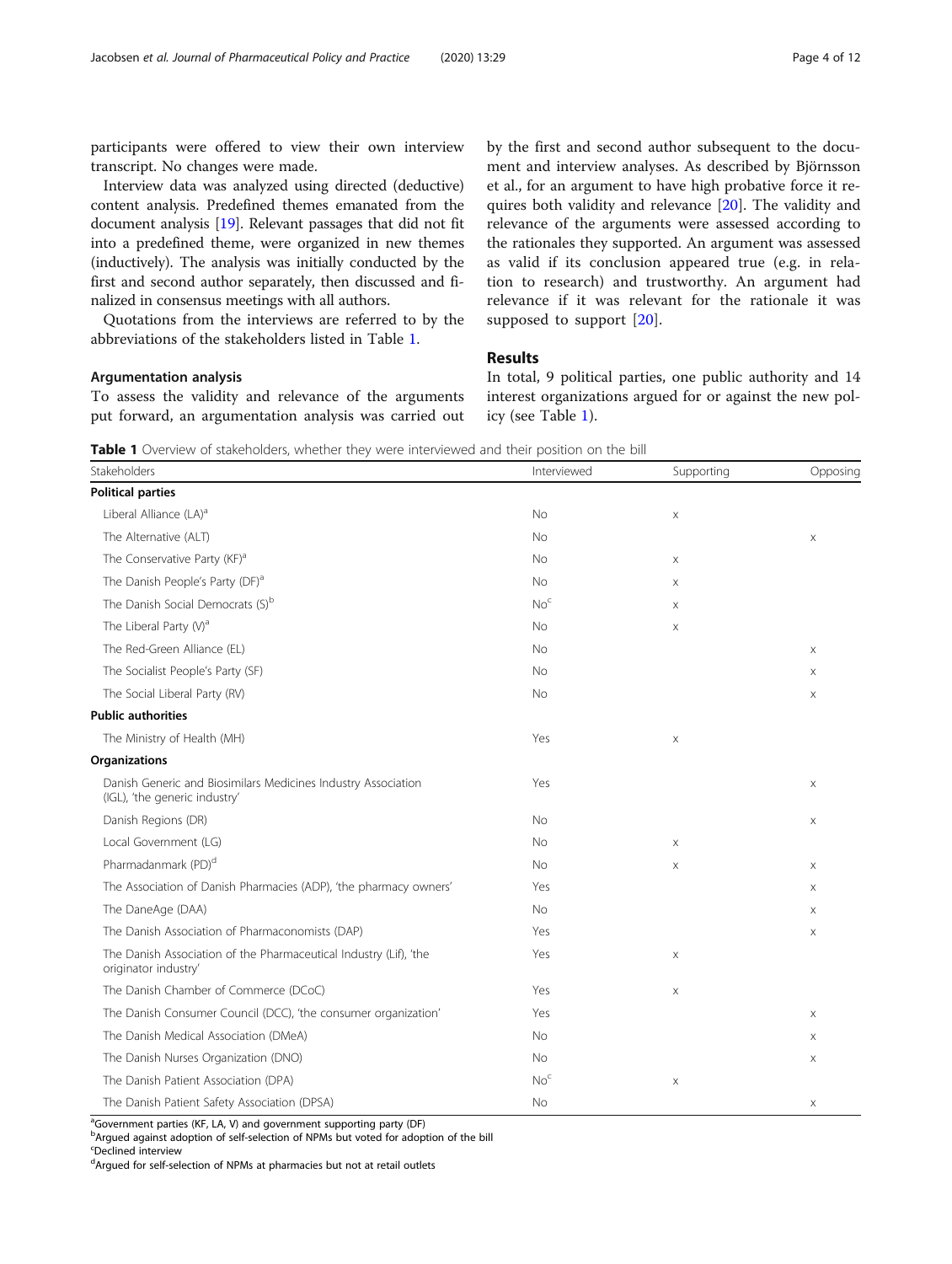The Government parties (and hence the Ministry of Health), their supporting party, and the biggest opposition party, the Danish Social Democrats, supported the policy. The latter argued against the proposition even though they at the end voted for adoption. Opponents of the policy were the other opposition parties. In terms of interest organizations, most were against, with the originator industry, the Danish Chamber of Commerce, the Local Government (that did not have any comments) and the Danish Patient Association being the exceptions. The labor union for pharmacists, Pharmadanmark, argued both for and against.

The advocates and opponents each presented rationales with supportive arguments supporting or opposing, respectively, adoption of self-selection of NPMs. In the analysis process 6 rationales and 9 supportive arguments were identified (see Table 2).

First, the primary rationales from the two sides are presented together with their supportive arguments, including their validity and relevance. Then, assistant rationales including supportive arguments are presented. Lastly, a rationale, not presented in the documents, about stakeholders' economic interests, is described.

## Primary rationale – increased accessibility to NPMs

As presented by the Ministry, the rationale behind the complete bill was increased accessibility to medicines for the public, which was also the rest of the advocating stakeholders' primary rationale for adopting selfselection of NPMs. In the documents, advocates stated that the scheme would increase the public's accessibility

Table 2 An overview of rationales and supportive arguments

|                                          | Supportive arguments                       |  |  |
|------------------------------------------|--------------------------------------------|--|--|
| <b>Primary rationales</b>                |                                            |  |  |
| Increased accessibility to NPMs          | Increased freedom of choice                |  |  |
|                                          | Increased discretion                       |  |  |
| Decreased consumer safety                | Shift in perception of NPMs                |  |  |
|                                          | Decreased counselling                      |  |  |
| <b>Assistant rationales</b>              |                                            |  |  |
| Increased/reduced costs for<br>consumers | Display, advertising and<br>impulse buying |  |  |
|                                          | Increased price competition                |  |  |
| No need for scheme                       | No demand from consumers                   |  |  |
| Works in neighboring countries           | No complications in Sweden or<br>Norway    |  |  |
|                                          | Populations similar to that in<br>Denmark  |  |  |
| Rationales not presented in documents    |                                            |  |  |
| <b>Fconomic interests</b>                | Increased sales of medicines               |  |  |
|                                          | Shift from generic to brand<br><b>NPMs</b> |  |  |

to NPMs, which in turn would facilitate the process of buying NPMs. The Social Liberal Party challenged the rationale, saying that there would be no harm in NPMs being a little difficult to access.

Accessibility to NPMs was defined in different ways. Opponents and advocates agreed that good accessibility to NPMs was defined as easy physical access to the products. However, the operationalization of the concept varied: factors mentioned included geographical distance, opening hours, access for physically disabled people, connection between pharmacies and emergency doctors, and waiting times. In addition to this, opponents mentioned access to counselling, while advocates highlighted the importance of discrete access and having options to choose from.

## Freedom of choice

Advocates from the political sphere emphasized that the scheme would result in increased freedom of choice for the consumers, thus supporting the rationale on accessibility. The Danish Patient Association supported what they called a consumer-centered way of thinking; while the political opposition countered that there was no point in providing something the consumers did not demand. The stakeholders argued whether or not the consumers had the ability to manage their own illnesses and thus use their freedom to choose between NPMs. The originator industry drew on experience from earlier liberalizations in Denmark and Norway, stating that consumers had managed to remain rational in their purchase of NPMs. The consumer organization emphasized the importance of consumers' possibility to manage their medication, but found, similar to the association of Pharmaconomists, self-selection of NPMs a risk to consumers, as they would not have the sufficient knowledge.

"It is naive to think that consumers can choose medicines by themselves. It requires knowledge. You are a novice when you enter a new area, and you need advice and guidance." – DCC

In the interviews, some opponents claimed that the argument concerning freedom of choice was invalid as:

"In our opinion, it is a bit of a pseudo argument that the consumer is presented to a greater freedom of choice. It will not be the full range [of products] anyway." –  $DAP$ 

Analyzing the argument, self-selection of NPMs may, in theory, increase the customers' freedom to choose between NPMs. With the scheme, customers are able to grab the preferred NPM by themselves. The possibility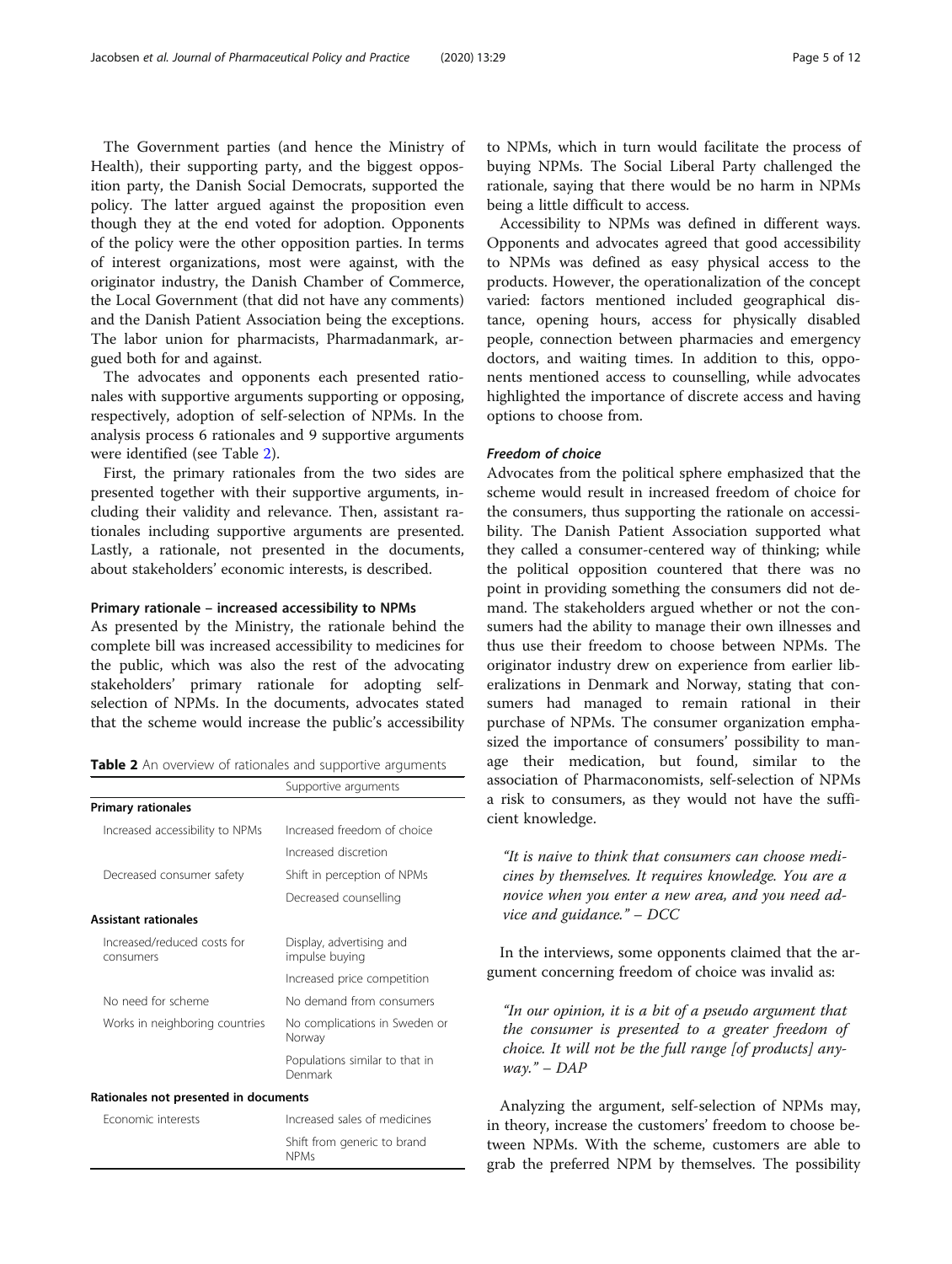to choose is, however, not a result of the scheme, as this was possible prior to the scheme, just through staff. Advocates argued for more options to choose from, but as mentioned by opponents of the scheme, freedom of choice depends on a broad display of products. As this is not an evident outcome of the scheme, the arguments' validity becomes questionable. In terms of relevance, the argument only seems relevant if increased freedom to choose falls within the definition of accessibility.

## Discretion

Discretion was the other of the advocates' arguments supporting the rationale on accessibility. In the documents they argued that self-selection of NPMs would result in increased discretion, making the purchase situation more comfortable for the consumers as they would be spared making an oral inquiry during a purchase. Opponents acknowledged the lack of discretion as a problem. However, they argued that the scheme would not be the solution to this problem, as public accessibility would require clear signage.

In the interviews, the originator industry elaborated their consultation response, stating that full discretion was impossible to obtain, but self-selection of NPMs was a step in the right direction. The consumer organization agreed that pharmacies could improve discretion, but found the argument irrelevant on NPMs, as one should not feel ashamed when purchasing these medicines.

"No, because I think it is nonsense in relation to these products. There is nothing to be ashamed of buying nicotine gum." – DCC

The validity of discretion as an argument can be questioned, as the scheme simply postpones the oral inquiry until later in the sales situation, at least at pharmacies where staff is obligated to provide counselling. In addition, the customer still has to pay at the counter where the product will be displayed, questioning the relevance of this argument as well [\[21](#page-11-0), [22\]](#page-11-0).

#### Primary rationale - decreased consumer safety

Opponents presented decreased consumer safety as the primary rationale for not adopting self-selection of NPMs, as they claimed that the scheme would challenge this. There were different perspectives on how consumer safety could be worsened if the scheme came through. Opponents were concerned that self-selection of NPMs would result in inappropriate use, e.g. increased consumption and misuse. For example, they referred to Sweden, where the Swedish Medical Product Agency withdrew paracetamol tablets from non-pharmacy sales in 2015 due to an increase in poisoning inquires [\[23](#page-11-0)]. However, the originator industry advocated that no earlier experience pointed towards overuse or misuse of NPMs.

#### Shift in perception of NPMs

In the documents, nearly all opponents of the scheme worried that self-selection of NPMs would cause a shift in the consumers' perception of NPMs, which could lead to inappropriate use of NPMs, thereby supporting their primary rationale.

The importance of medicines being viewed as special products rather than harmless everyday consumer goods was emphasized. The originator industry was the only advocating organization that commented on this, stating that the risk of NPMs turning into everyday consumer goods was small. This was elaborated in the interview, where it was stated that other consumer products could be potentially dangerous as well, but still could be purchased without thorough guidance.

"Other product groups [mentioning cars as an example] are potentially dangerous, but you can still get them without counselling. Counselling on medicines is not provided every time anyway."  $-$  Lif

When asked, the consumer organization, replied that singlehanded pressure from industry pushed the perception of NPMs towards everyday consumer goods. The pharmacy owners expressed a concern about consumers using medicines that they did not require.

"Something happens when things become accessible. /… / There are people who will start using medicines that they would not have asked their doctor for." – ADP

A study on NPMs following the liberalization in 2001 showed that the Danish population had a poor understanding of NPMs and medicines in general, and in what way they differed from, e.g. dietary supplements [[24\]](#page-11-0). By introducing self-selection of NPMs, there is a possibility that the difference between NPMs and everyday consumer goods is wiped out even more, making the opponents' argument valid. The concern about the possible shift in perception of NPMs was also addressed in 2001. Back then, storage behind the counter was established to avoid this risk. It is debatable whether a shift in perception occurred with the liberalization in 2001, or if it is probable to happen now, strengthening the relevance of this supporting argument.

## **Counselling**

Multiple opponents, including all those interviewed, emphasized the importance of counselling by pharmacy staff as support for their rationale on consumers safety.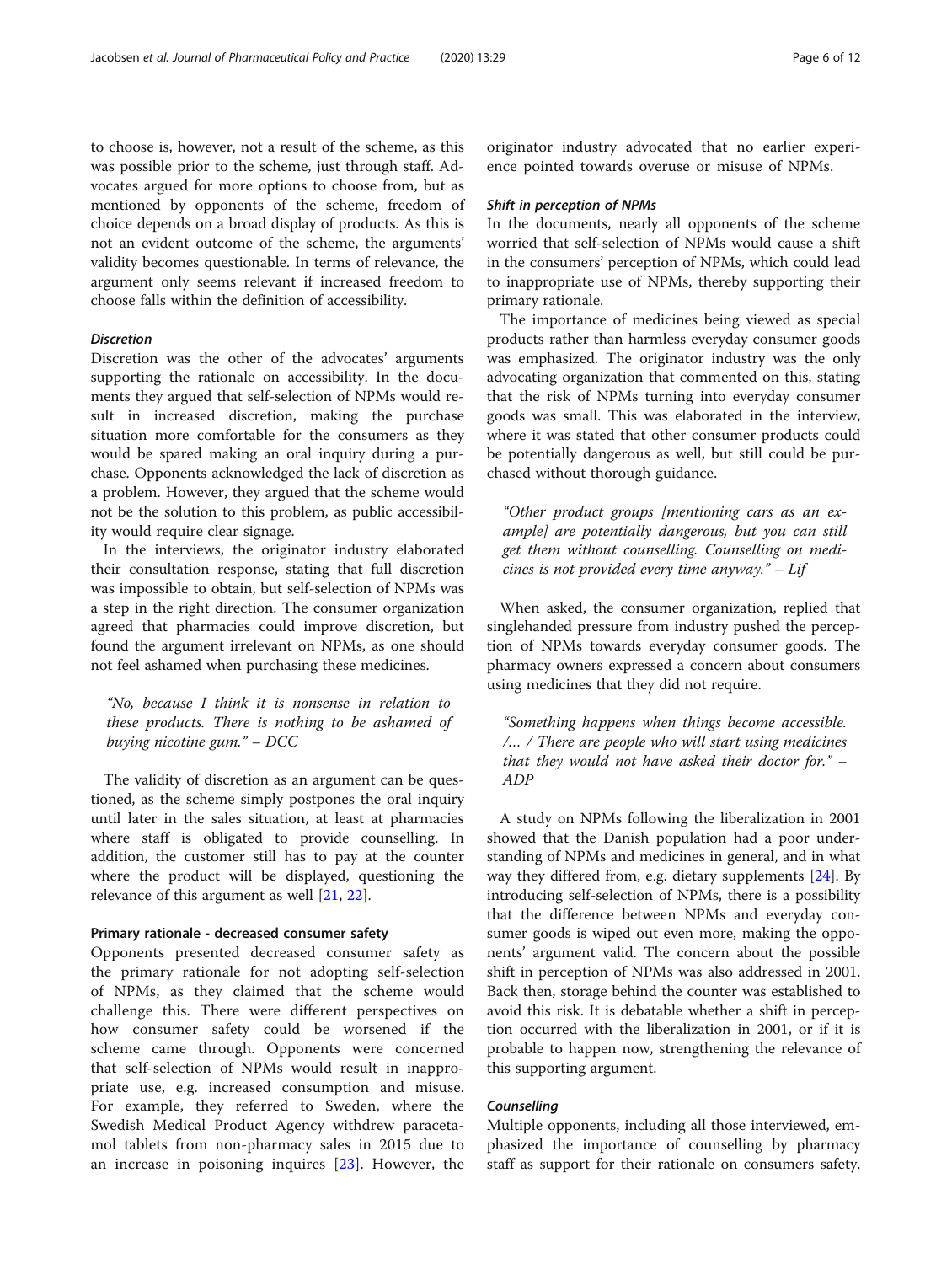The pharmacy owners and the Danish Association of Pharmaconomists stressed that self-selection of NPMs at pharmacies would complicate the staff's ability to carry out sufficient counselling, and that the dialogue may switch from a symptom-to-product approach to a product-to-symptom approach. Some advocates acknowledged the problem of insufficient counselling. When asked about counselling and consumers' awareness of their need for this, the originator industry was skeptical towards the counselling provided by pharmacy staff in general, saying that the problem of insufficient counselling would be present anyway. The Danish Chamber of Commerce said that inadequate counselling had nothing to do with self-selection of NPMs but with having NPMs outside pharmacies, referring to the change in 2001.

"You already have that problem [inadequate counselling] at the pharmacy. Counselling is not thorough enough to uncover all these things [compliance] at the pharmacy either."  $-$  Lif

There are also studies supporting the argument on counselling. For example, in a study of Swedish pharmacies from 2001, 60% more medicine-related problems were detected and solved when NPMs were sold over the counter, compared to when sold from shop areas with self-selection [[25\]](#page-11-0). Studies from Germany and Denmark also supported the importance of counselling, concluding that respectively 18 and 21% of customers requested the wrong NPM or used them inappropriately [[26,](#page-11-0) [27](#page-11-0)]. In a study from the United States, the counselling from a pharmacist led to prevention of potential side effects of NPMs, linked to NPMs customers had the intention of buying, in 7% of encounters [[28](#page-11-0)]. Considering that customers, with self-selection of NPMs, grab the products themselves, the risk of purchasing an inappropriate product increases.

Deduced from this, the argument on counselling is somewhat valid in relation to self-selection of NPMs at pharmacies in Denmark, supporting the opponents' rationale for not adopting the scheme due to consumer safety. Contrary, as advocates argued, the possibility of counselling is still present at pharmacies for those in need of it. However, it can be questioned, if those in need are aware of their need; this is supported by the aforementioned studies. At retail outlets, counselling was absent prior to the scheme as well, making the arguments about counselling less valid in relation to these sales places. Hence, the problem of insufficient counselling arose back in 2001 when selected NPMs were released for free trade, and the relevance of counselling is therefore low in relation to the scheme in question.

## Assistant rationale – costs for consumers

Another rationale identified was related to costs and how the scheme could influence consumers' economy. Both sides used this rationale but differed on whether they thought the scheme would lead to increased or reduced costs for consumers.

## Display, advertising and impulse buying

Opponents were concerned that self-selection would make NPMs subject to impulse buying and thus lead to an increased expenditure for consumers. Advocates countered these claims, drawing on experiences from earlier liberalizations in the area of NPMs in Denmark, Norway and Sweden, saying that no irrational or increased expenditure had been observed. The pharmacy owners criticized this conclusion, as the experience was based on sales of NPMs in general and not exclusively on NPMs available for self-selection. Additionally, they pointed out that sales of NPMs had increased by 42% from 2008 to 2015 in Sweden.

Some opponents, including the generic industry and the pharmacy owners, stated that self-selection of NPMs would lessen price competition due to the power of advertising influencing the range of NPMs exposed and hence sale of generics. They were concerned that instore marketing might favor expensive brand NPMs and affect the consumers' choice of product, making purchases more expensive and less rational.

"If there is nothing to choose from then it is hard to talk about comparability and things like that." – ADP

It has been shown that large increases in shelf space can increase brand sales [[29](#page-11-0)]. Further, Sclar et al. concluded that customers saved money due to pharmacist counselling, as the customers often demanded products seen in commercials and pharmacy staff recommended a generic, cheaper one [\[28\]](#page-11-0). The validity of the argument concerning display, advertising and impulse buying is thus less valid in relation to pharmacies due to counselling. However, retail outlets usually do not stock more than one substitutable product, i.e. the branded product, thus increasing the validity of the argument in this setting. Further, experience from Norway indicates that the introduction of self-selection shifts the sales of NPMs from pharmacies towards retail outlets, resulting in more consumers purchasing medicines in places without counselling, increasing the validity of the argument even more [\[30](#page-11-0)]. As no rules have been laid down regarding range of NPMs displayed or in-store marketing in correlation to the scheme, the argument is of high relevance.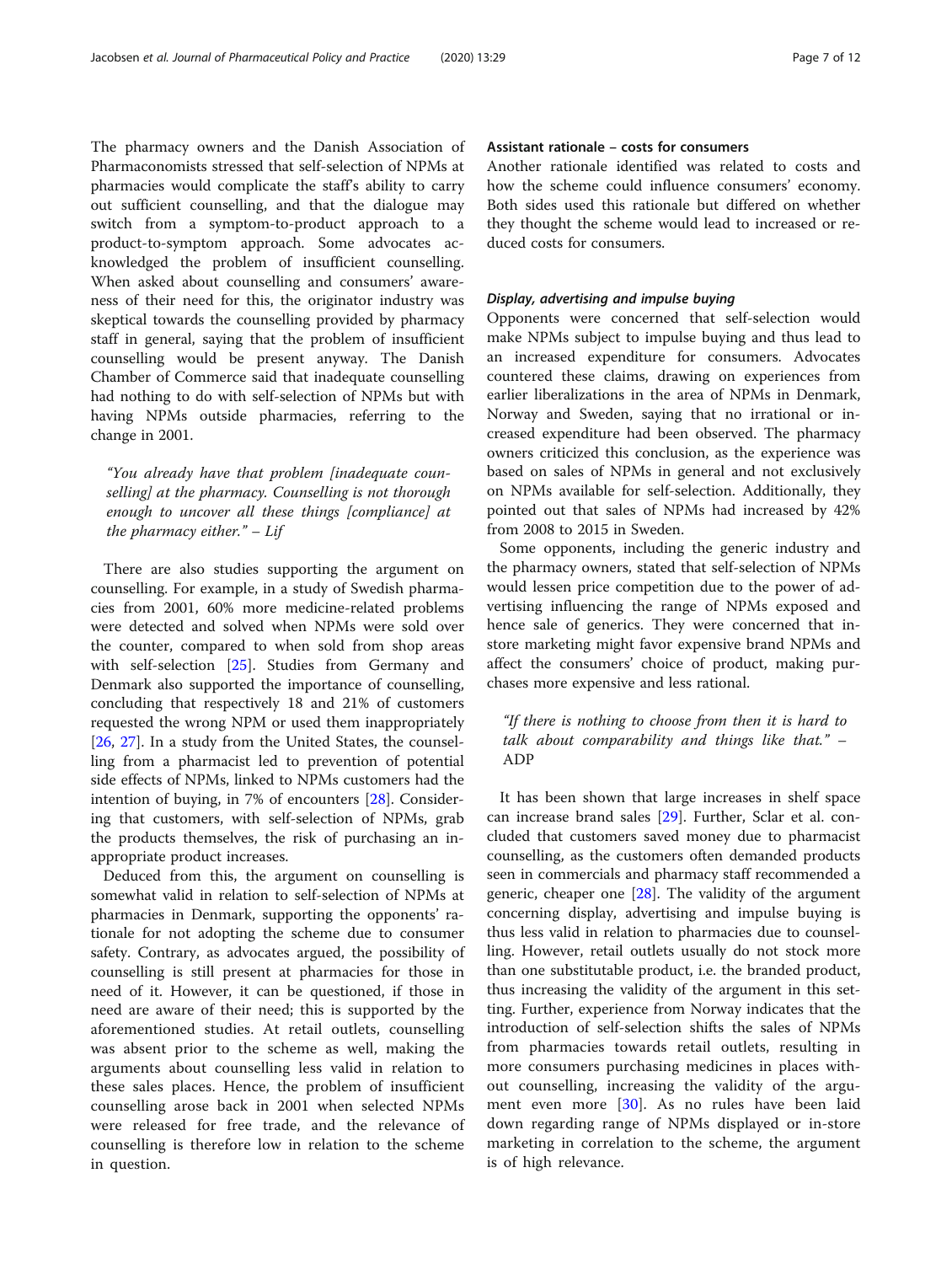## Price competition

Advocates stressed that self-selection of NPMs would intensify the price competition, as the prices would be exposed to the consumers, thereby resulting in lower prices and reduced costs for consumers. In the interview, the consumer organization stated that price competition was already strong, resulting in low prices on NPMs.

"I do not believe in price reductions due to selfselection of nonprescription medicines. It is simply utterly naive if you believe that self-selection will lower the prices. There is already so much competition on those medicines, and they are ridiculously cheap." – DCC

When asked to comment on the practical execution of price competition in the interviews, advocates referred to normal market economics. However, this argument was not that important.

"The economy was something we mentioned, but it was by no means something that mattered." - Lif

In theory, exposure of the products to the consumers may increase price competition. Again, since no rules have been established on the range of products to be displayed, the price competition may be limited. The originator industry acknowledged that this argument was a theoretical one. Despite the argument being valid, the relevance is low, as no measures are taken to ensure the preconditions for price competition. In addition, as opponents mentioned, advertising may influence the purchase of NPMs rather than the price, as these products are already rather cheap, at least according to the consumer organization.

## Assistant rationale – no need for scheme

A rationale stressed by opponents was the absence of need for self-selection of NPMs. Hence, they questioned if consumers even needed the scheme, and if not, what would be the benefit. They argued that the lack of demand from consumers supported their rationale. The generic industry stressed that the originator industry and the Danish Chamber of Commerce were the only organizations asking for the scheme. In the interview the originator industry agreed that there had not been a marked demand for self-selection of NPMs, but neither a demand for the contrary.

"It is natural that there is not a demand for something like self-selection of nonprescription medicines. As a citizen without knowledge in the field, you simply do not pay attention to it."  $-$  Lif

Hence, both opponents and advocates acknowledged that no demand for self-selection of NPMs was put forward by consumers, making the argument valid. However, it is not a matter of course that amendments have to be in demand or needed to be carried out, questioning the relevance of this argument in this debate. Still, a non-existent need or demand affects to what extent a new policy is reasonable to adopt, making this point somewhat relevant.

#### Assistant rationale - works in neighboring countries

Through the interviews, experiences from the neighboring countries Sweden and Norway were often referred to. Almost all advocates spontaneously mentioned this without being asked. The rationale, as presented by advocates, seemed to be that having schemes in Sweden and Norway that work without significant complications is solely enough to adopt it in Denmark. They emphasized the similarities between the Danish population and the populations of the two other countries, arguing that the scheme hence could be implemented in Denmark without difficulty.

It can be questioned how transferable these experiences are to the Danish system, and thus the validity of this argument. The pharmacy sectors in Sweden and Norway differ from that in Denmark in regard to ownership and organization [\[31](#page-11-0), [32\]](#page-11-0). In Norway, wholesale dealers own most of the pharmacies, e.g. making the risk of favoring specific brands greater compared to Denmark. Also, the proposed scheme of self-selection of NPMs differs from that in Sweden and Norway in what NPMs are included and how to execute the scheme [[4](#page-10-0)– [7\]](#page-10-0). Moreover, the geography differs – both Norway and Sweden have large areas that are sparsely populated, hence the nearest pharmacy can be far away. This is not true for Denmark. However, looking at the populations of Denmark, Sweden and Norway, it can be argued that they are similar in sense of their perception of medicines and ability to manage medication, thereby making the comparison somewhat relevant.

## Rationale not presented in documents – economic interests

Economic interests, i.e. economic wins or losses as a consequence of implementing the scheme, were almost not mentioned in any of the documents studied. However, when asked, the generic industry, the originator industry, the Danish Chamber of Commerce and the Danish Association of Pharmaconomists all acknowledged economic interests as a rationale in relation to self-selection of NPMs, which influenced their attitude towards the scheme. The originator industry stated that they had an interest in additional sales of medicines, however, with avoidance of medicine abuse. The generic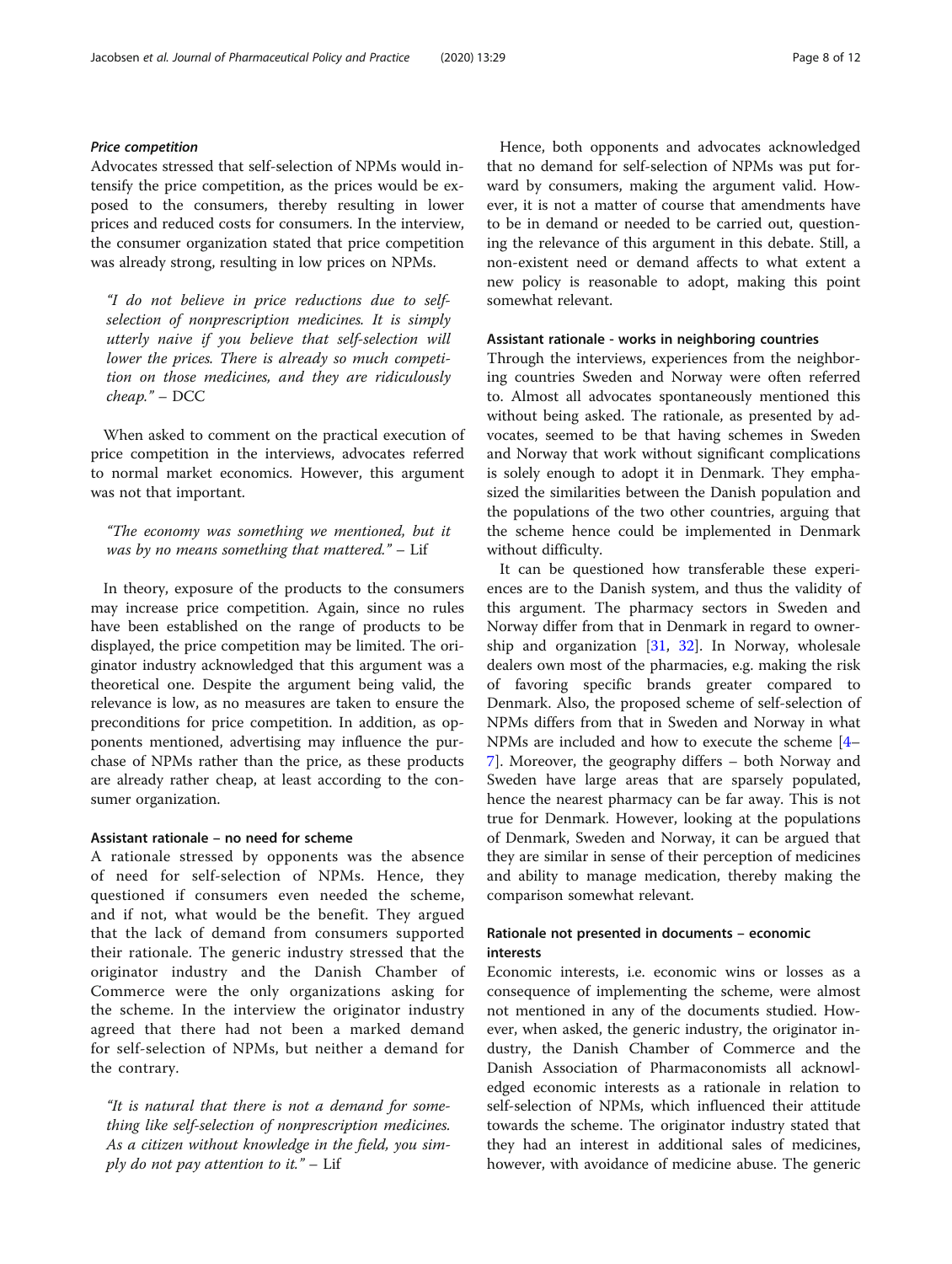industry stated that the scheme exclusively considered the financial well-being of the originator industry, and expressed a concern that it would result in them loosing earnings to originator companies, as the generic industry depended on the pharmacies to inform consumers about generic alternatives. This is a valid argument as the brand NPMs are well-known by the customers and more displayed both in and outside of pharmacies, e.g. through commercials. The consumer organization pointed at lobbyism performed by the originator industry in the processing of the bill.

Regarding economic interests of the pharmacy sector, the pharmacy owners denied having any economic interests, referring to the economic system for the pharmacy sector. This statement is questionable, as sales of NPMs released for free trade is one of the ways to increase the earnings of the individual pharmacy [[12](#page-10-0), [33\]](#page-11-0). Furthermore, according to the other interviewed organizations, pharmacy owners did have an economic interest. The Danish Association of Pharmaconomists, whose members are mostly employed at pharmacies, recognized the economic importance for the pharmacies. Based on these factors, it is expected that economic interests also affected pharmacy owners' attitude towards self-selection of NPMs.

## **Discussion**

The advocates' primary rationale behind adopting selfselection of NPMs was increased accessibility, while opponents' primary rationale against adoption was a decrease in consumers' safety. Moreover, the opponents reasoned that there was no need or demand for the scheme and the advocates stated that experience from neighboring countries was proof enough to adopt the proposition. Also, there were different views on whether the scheme would lead to increased costs for consumers or money savings.

All organizations interviewed, except for the consumer organization, could be said to have some economic interest in relation to self-selection of NPMs. This has probably affected their attitude towards the scheme, and should be taken into consideration when examining the rationales and arguments presented. Most of the rationales and arguments presented sought to consider the consumers exclusively. However, it appears that other factors were at stake as well, e.g. economic earnings for the originator industry and the pharmacy owners when presenting arguments on price competition and counselling respectively.

This study shows that analysis of arguments can nuance pharmaceutical policy analyses. Arguments are the fundamental units of the political decision-making process. Democratic decisions, like the approval of policies, may ideally be viewed as an effect of the better argument. However, even in cases with extensive evidence

the influence of evidence depends on the way it is used in arguments addressed to decision-makers and stake-holders [\[34](#page-11-0)]. From the analysis it can be concluded that, the validity and relevance were questionable in both advocates' and opponents' arguments in relation to their respective rationales, yet from an overall assessment slightly better in the case of the opponents'. Still the scheme came through, showing that the decision-making process is not one where the better argument wins.

#### Framing the proposal

There was no demand from the public to introduce selfselection of NPMs. Instead, the Government defined a problem with the existing accessibility, stating that it was inadequate in terms of consumers' possibility to assess which NPMs to purchase. They proposed a solution to the problem, this being establishment of self-selection of NPMs. Hence self-selection of NPMs became a solution to a problem that did not exist in the public. This strategy is referred to as 'framing' and is used, among other things, to describe policymakers' way of defining a problem to fit a specific solution, thus creating an acceptable reason for performing a reform, even though there is no direct demand or need identified. In other words, an issue is "framed" in terms that suit a specific solution [[35\]](#page-11-0). Further, as Hiilamo and Kangas argue, policymakers must frame their proposals in a way that appears to be the best solution to a problem, and they have to be wrapped in 'normatively acceptable ways', referring to widely accepted values, such as freedom, social justice and equality [\[36](#page-11-0)]. Taking the wording of the bill into consideration, the word 'accessibility' is used in the title and the Government placed great emphasis on 'freedom to choose' in their arguments. Both terms have positive connotations, playing on the three aforementioned values; values that are core in right-wing policy, but also difficult for opponents to counter. If the rationale, stating that the scheme worsens consumer safety, is true, then there is a choice between increased accessibility and consumer safety. You would, however, not see a government framing a proposal as 'worsened consumer safety'. The Government thus framed the proposal in the most 'acceptable' way.

## Parallels to the liberalization in 2001

From an overall policy viewpoint, these results should be seen in the light of Danish pharmacy policy historically. In their article 'Advocacy coalitions and pharmacy policy in Denmark – Solid cores with fuzzy edges', Larsen et al. examined the debate on a potential liberalization of the pharmacy sector in the years 1996–2001 [\[10](#page-10-0)]. In their analysis they used the Advocacy Coalition Framework (ACF) and particularly the hypotheses of advocacy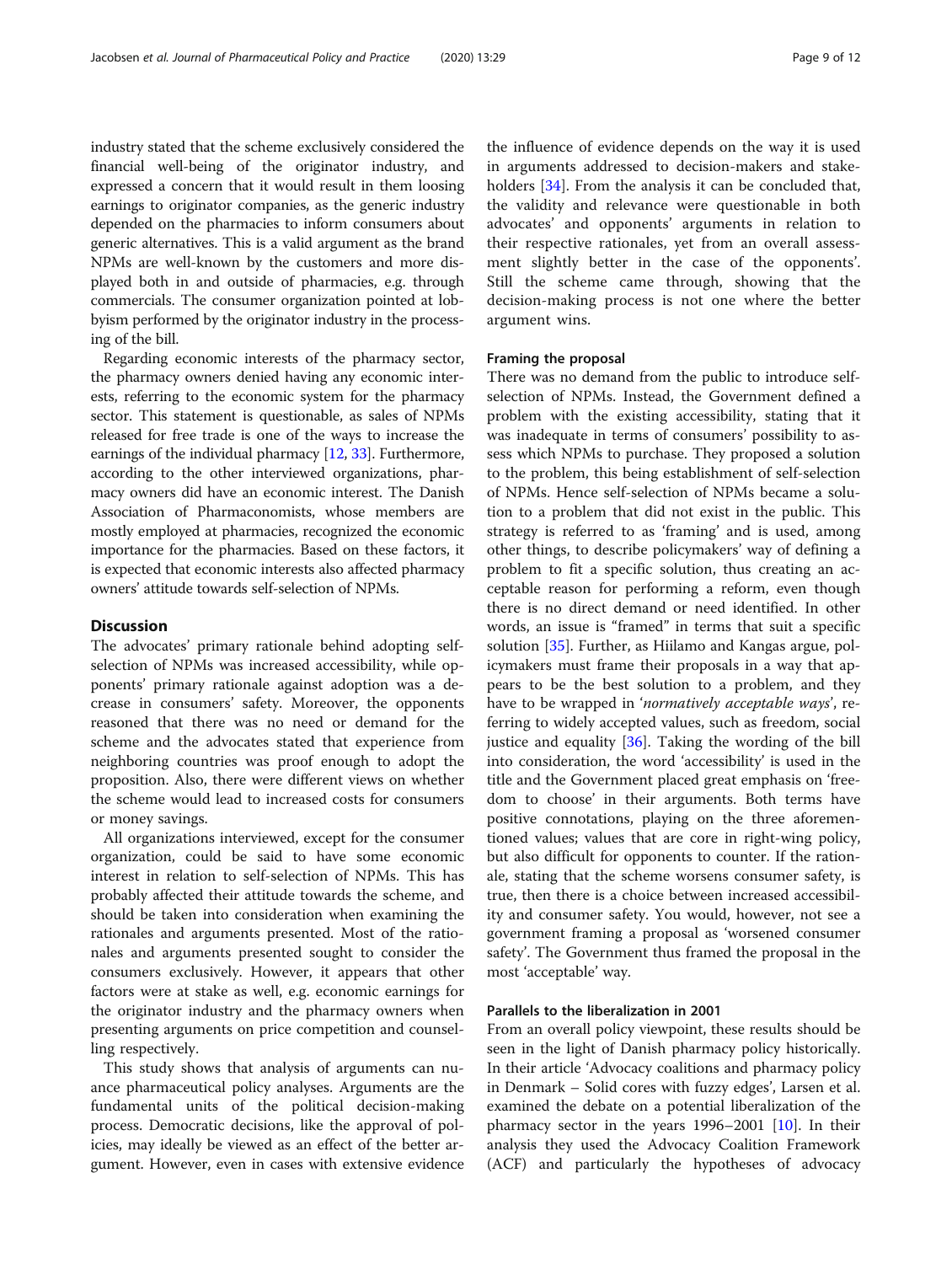coalitions, policy change, and learning across coalitions. Even though almost two decades have past (and ACF calls for at least a decade of perspective  $[37]$ , and that the policy change in the current study was minor in comparison, there are still similarities between the results of the two studies.

The two coalitions identified 1996–2001 had core beliefs either focused on public control or on market mechanisms. The same two coalitions can, roughly, be seen in the current study. However, in the study by Larsen et al., the core beliefs of the current debate – increased accessibility on the market side and patient safety on the public control side – were back then both rationales for the public control coalition. Accessibility as discussed then was e.g. access to NPMs, but not least access to medicines in rural areas. Some of the presumed negative consequences of a reform, as argued by the public control coalition were the same as now, e.g. irrational use of NPMs, based on increased access and marketing as well as lack of professional counselling.

The market control coalition, back then, argued for less regulation in order to open up for more competition. This was supposed to lead to, amongst other, a more consumer-oriented market, which can be compared with the arguments on freedom of choice, discretion and price competition in the current debate. It seems that the market coalition belief today is more focused on freedom of choice than competition. Competition was only mentioned in the current debate in relation to prices; i.e. competition as such was not seen as a mechanism for better accessibility (apart from prices). Hence, it seems as the whole debate has turned somewhat away from the former market mechanism core belief towards the public control core belief.

Larsen et al. explains the prerequisite for the suggested changes ('external shock' in ACF terms [\[37](#page-11-0)]) to be the 'general spread of market-oriented ideas' at the time [\[10](#page-10-0)]. Market-oriented ideas have also earlier been seen to influence pharmacy policy, but that has also been criticized [[1,](#page-10-0) [38](#page-11-0), [39](#page-11-0)]. As mentioned above, this kind of market-oriented core belief was not as explicit in the arguments in the current study. However, using experiences from Sweden and Norway as an argument is implicitly pointing at this, as the reforms in these countries were clearly inspired by market-oriented ideas [\[31](#page-11-0), [39](#page-11-0), [40\]](#page-11-0).

The initiatives, both regarding the discussion in 1996– 2001 and that today, came from the more market oriented coalition (freedom of choice rather than equality and consumer safety). The discussions back then did not lead to a liberalization of the Danish pharmacy sector, apart from NPMs being sold outside pharmacies. However, the current, minor, reform could be seen as a step in the direction of a market-oriented sector, i.e. a liberalization, but 'hidden' behind the argument of neighboring (liberalized) countries. Also in this case the change was not as big as wished for by advocates. Similarly to 2001, the discussions in this case did not lead to a full 'implementation' of the proposal. The policy ended up being something in between both coalitions, as executive orders, presented after the bill was approved, introduced several comprehensive restrictions in regard to the scheme. These were patient safety related restrictions such as supervision and further placement requirements [[22](#page-11-0)]. The Social Democrats, an advocate of the public control coalition, ended up voting for a limited market-oriented reform. Here it should be considered that the proposal suggesting adoption of self-selection of NPMs was put forward together with a proposal suggesting amendment of the pharmacies' watch service, altering pharmacy opening hours, which all stakeholders acknowledged the need for. It is possible that pooling the proposals enabled the adoption of the scheme. The Danish Social Democrats might have found the proposition on the watch service more important to adopt than rejecting the one on self-selection of NPMs, which they argued against.

## Limitations

The documents were accessed through the Parliament's homepage, thus making the retrievability of the study high. However, there were documents, which were not accessible and therefore neither have been read nor incorporated in the analysis. Then again, none of these documents were mentioned by interviewees.

The Danish Social Democrats and the Danish Patient Association did not agree to participate in interviews, hence information might be missing on their arguments and especially why the party changed position during the processing of the bill. No political parties were interviewed, however, one can argue that the ministry takes the perspective of the governmental parties.

It has to be taken into consideration that the interviewees were representatives of the organizations; hence, there is a possibility that other people within the organization had other views or more knowledge on the area. To avoid this, the email was directed to the individual who signed the consultation response. Additionally, the organizations chose the interviewee.

Some arguments that were used by only one or few stakeholders were not included in this study, e.g. packaging of NPMs.

Argumentation analysis implies an interpretation of rationales and arguments, which is a limitation for the method as such. Specifically the discrepancies in the operationalization of accessibility, made it difficult to assess the validity and relevance of some arguments. The assessment of validity and relevance in the argumentation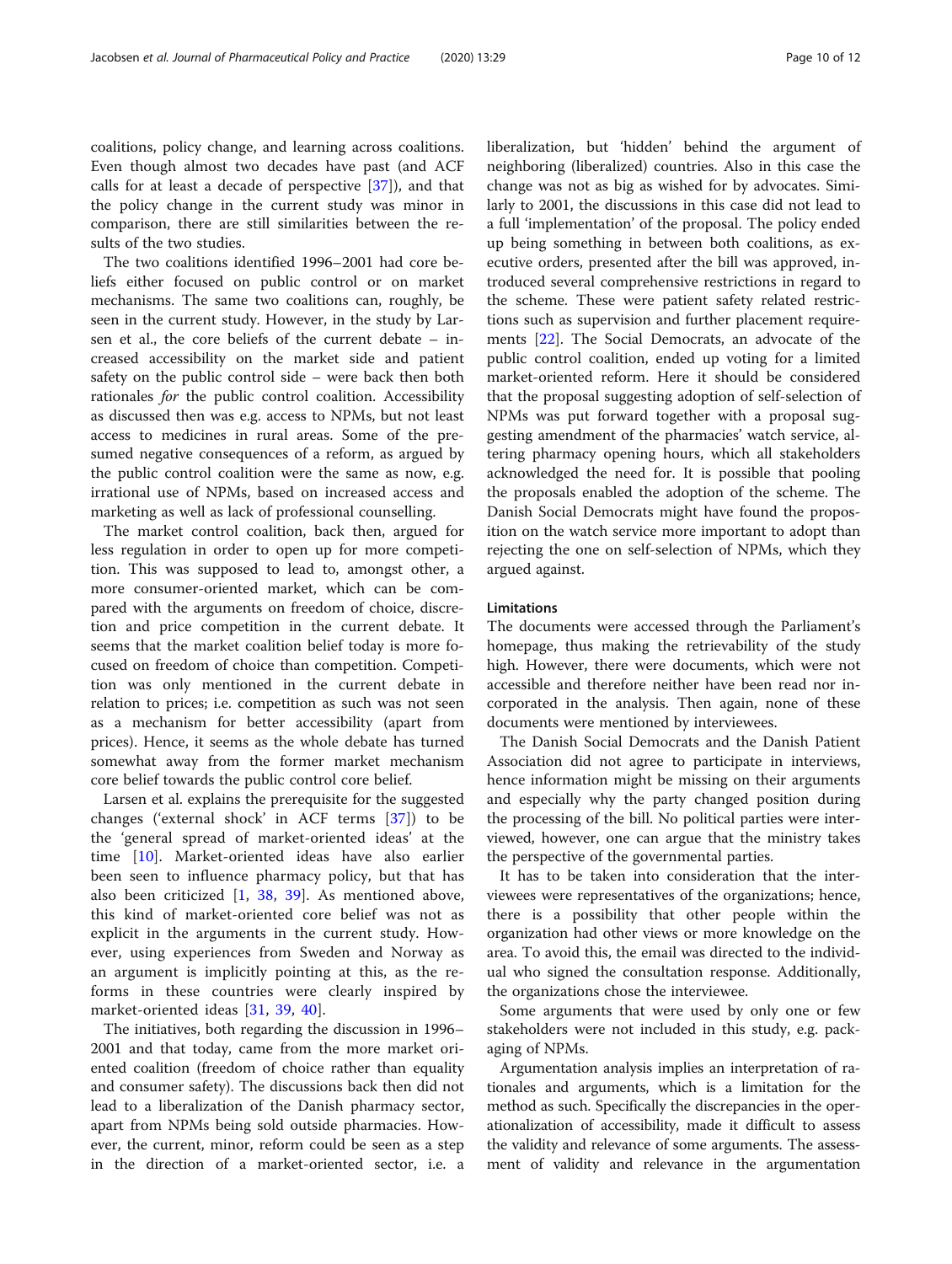<span id="page-10-0"></span>analysis is also affected by the inherent limitations of those concepts, namely the limited available empirical knowledge to assess the validity of a claim and the normative assumptions about what is relevant.

## Conclusion

The main rationale behind adopting self-selection of NPMs in Denmark was better accessibility to medicines. This was also the advocates' primary rationale, while the opponents' primary rationale for not adopting the scheme was decreased consumer safety. Nothing indicated that the adoption of the amendment came about because of the advocates' arguments being superior to the opponents', discarding a decision-making process where the better argument wins. The use of argumentation analysis enabled a nuanced analysis of the pharmaceutical policy, where validity and relevance of both parties' arguments were questionable, yet better for opponents. This also has to be seen in the light of economic interests.

It is possible that by using framing, the Government was able to propose a solution to a problem, for which there was no obvious need or demand. By applying the theory of advocacy coalition framework, parallels can be drawn between the scheme in question and the liberalization in 2001, with two coalitions advocating different belief systems; public control or market mechanisms.

Bearing in mind the recent changes within the pharmacy sector in Denmark, the imitation of the Swedish and Norwegian systems, and the findings from this study, adopting self-selection of NPMs might be another step towards a more liberalized pharmacy sector in Denmark. As market orientation gains ground on public control in pharmaceutical policy, i.e. business versus health care perspective, the pharmacy sector is moved further away from the health care sector.

Analyzing arguments within pharmaceutical policy, including which stakeholders use the arguments, makes it possible to further understand mechanisms behind these policies and the ideologies behind.

#### Supplementary information

Supplementary information accompanies this paper at [https://doi.org/10.](https://doi.org/10.1186/s40545-020-00226-2) [1186/s40545-020-00226-2](https://doi.org/10.1186/s40545-020-00226-2).

Additional file 1. Documents used in document analysis. Documents used in document analysis in a chronological order. Each document has been provided with a recognition code (code), the title in original language, the author (using abbreviations), publication date, and the date that the document was debated in the Parliament.

#### Acknowledgements

The authors would like to thank the interviewees for their participation and Mathias Møllebæk for important input on this article.

#### Authors' contributions

All authors designed the study. SNJ and SEM carried out the document analysis and the interviews and the subsequent analysis and interpretation of the collected data, which were checked by SKS. All three authors performed the argumentation analysis. SNJ and SKS were major contributors in writing the manuscript. The authors read and approved the final manuscript.

#### Funding

This research did not receive any specific grant from funding agencies in the public, commercial, or not-for-profit sectors.

#### Availability of data and materials

The interview transcripts generated and analyzed during the current study are not publicly available due to that anonymity cannot be fully ensured. However, the intermediate analysis and documents are available from the corresponding author on reasonable request.

#### Ethics approval and consent to participate

According to Danish legislation, no ethical approval could be obtained for this kind of study (studies that do not involve human biological material) [[41\]](#page-11-0). However, interviewees gave their informed consent either in writing or orally. If the interviewee wished to keep specific statements off the record, these statements were excluded. Interviewees are anonymous in the study and are referred to as the organization they represented.

#### Consent for publication

Not applicable.

#### Competing interests

The authors declare that they have no competing interests.

## Received: 17 December 2019 Accepted: 18 May 2020 Published online: 08 July 2020

#### References

- 1. Vogler S, Habimana K, Arts D. Does deregulation in community pharmacy impact accessibility of medicines, quality of pharmacy services and costs? Evidence from nine European countries. Health Policy. 2014;117:311–27.
- 2. Martins SF, van Mil JW, da Costa FA. The organizational framework of community pharmacies in Europe. Int J Clin Pharmacol. 2015;37:896–905.
- 3. Medicines Act 1968 (UK).
- 4. Läkemedelsverkets föreskrifter om detaljhandel vid öppenvårdsapotek [the Swedish medical products Agency's regulations on retailing at pharmacies]: LVFS 2009. Uppsala: Läkemedelsverket [The Swedish Medical Products Agency]; 2009. p. 9.
- 5. Lag (2009:730) om handel med vissa receptfria läkemedel [act (2009: 730) on sales of certain nonprescription medicines]: Svensk författningssamling 2009. Stockholm: Socialdepartementet [Ministry of Health and Social Affairs]; 2009. p. 730.
- 6. Forskrift om apotek (apotekforskriften) [the Norwegian pharmacy act]: FOR-2001-02-26-178. Oslo: Helse- og omsorgsdepartementet [Ministry of Health and Care]; 2001.
- 7. Forskrift om endring i forskrift om omsetning mv. Av visse reseptfrie legemidler utenom apotek [amendment to the Norwegian act on turnover etc. of certain nonprescription medicines outside pharmacies]: FOR-2010-12- 20-1713. Oslo: Helse- og omsorgsdepartementet [Ministry of Health and Care]; 2015.
- 8. Forslag til Lov om ændring af lov om apotekervirksomhed og lov om lægemidler [proposed amendment to the Danish pharmacy act and the Danish medicines act]: 2016/1 LSF 38. København: Sundheds- og Ældreministeriet [Ministry of Health]; 2016.
- 9. Almarsdottir AB, Traulsen JM. Multimethod research into policy changes in the pharmacy sector--the Nordic case. Res Social Adm Pharm. 2009;5:82–90.
- 10. Larsen JB, Vrangbæk K, Traulsen JM. Advocacy coalitions and pharmacy policy in Denmark—solid cores with fuzzy edges. Soc Sci Med. 2006;63:212–24.
- 11. Danish Medicines Agency. Over the counter medicine in self-selection. København: Danish Medicines Agency; [updated 2019 Apr 03; cited 2019 Dec 09]. Available from: [https://laegemiddelstyrelsen.dk/en/pharmacies/](https://laegemiddelstyrelsen.dk/en/pharmacies/over-the-counter-medicines/over-the-counter-medicine-in-self-selection/) [over-the-counter-medicines/over-the-counter-medicine-in-self-selection/](https://laegemiddelstyrelsen.dk/en/pharmacies/over-the-counter-medicines/over-the-counter-medicine-in-self-selection/).
- 12. Danmarks Apotekerforening [The Associations of Danish Pharmacies]. Udligning [equalization]. København: Danmarks Apotekerforening; 2017.